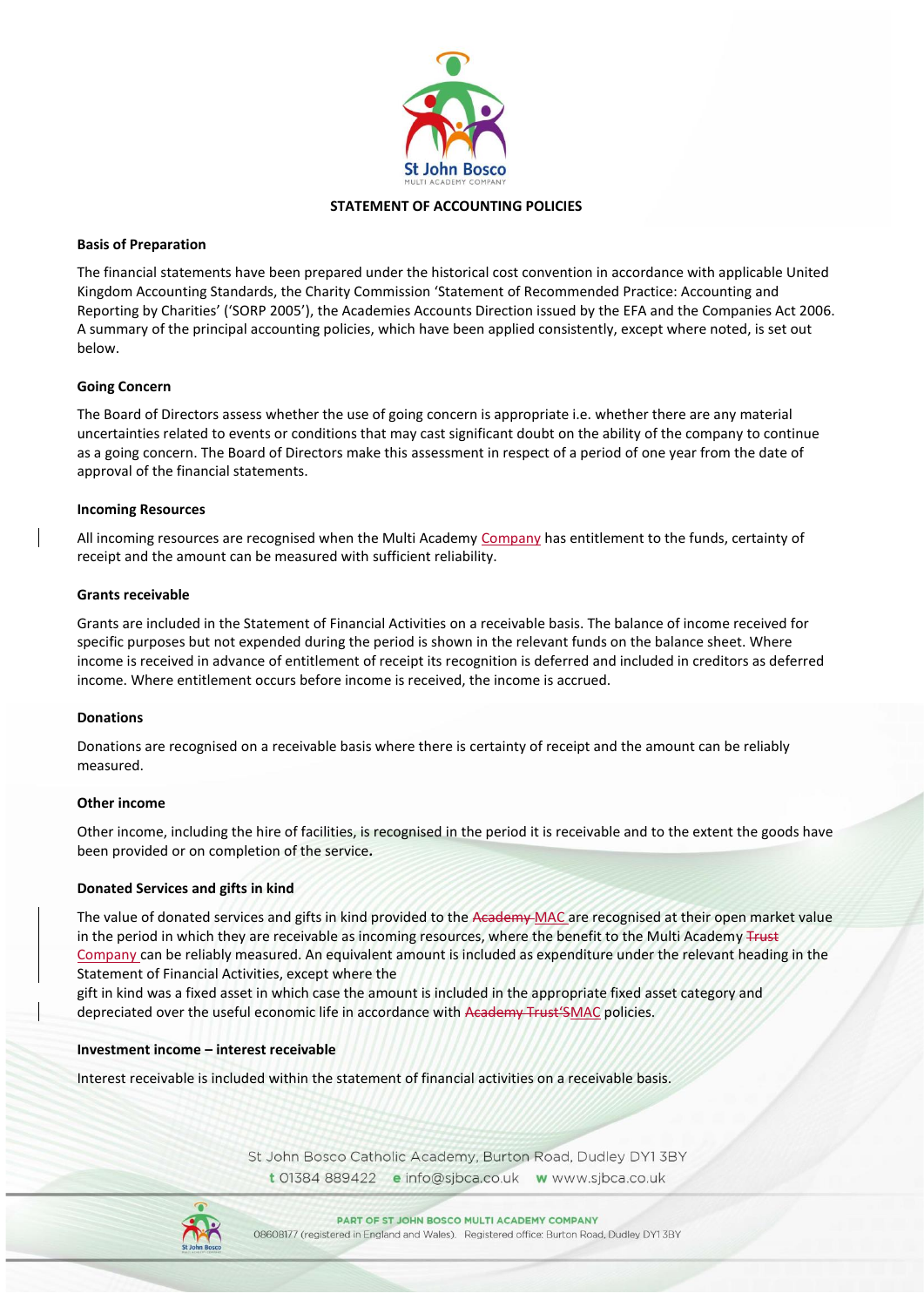### **Activities for generating funds**

Income is received from letting out the sports hall, classrooms, mobile classrooms and sports pitches to private organisations outside school time.

This is accounted for on a recoverable basis.

### **Resources Expended**

All expenditure is recognised in the period in which a liability is incurred and has been classified under headings that aggregate all costs related to that category. Where costs cannot be directly attributed to particular headings they have been allocated on a basis consistent with the use of resources, with central staff costs allocated on the basis of time spent, and depreciation charges allocated on the portion of the asset's use. Other support costs are allocated based on the spread of staff costs.

## **Costs of generating funds**

These are costs incurred in attracting voluntary income, and those incurred in trading activities that raise funds.

## **Charitable activities**

These are costs incurred on the AcademyMAC educational operations.

## **Governance Costs**

These include the costs attributable to the AcademyMAC compliance with constitutional and statutory requirements, including audit, strategic management and Board of Director and Academy CommitteeGoverning Body meetings and reimbursed expenses.

All resources expended are inclusive of irrecoverable VAT.

## **Tangible Fixed Assets**

Assets costing £1,000 or more are capitalised as tangible fixed assets and are carried at cost, net of depreciation and any provision for impairment.

Where tangible fixed assets have been acquired with the aid of specific grants, either from the government or from the private sector, they are included in the Balance Sheet at cost and depreciated over their expected useful economic life. The related grants are credited to a restricted fixed asset fund in the Statement of Financial Activities and carried forward in the Balance Sheet. Depreciation on such assets is charged to the restricted fixed asset fund in the Statement of Financial Activities so as to reduce the fund over the useful economic life of the related asset on a basis consistent with the Academy TrustMAC's depreciation policy.

Depreciation is provided on all tangible fixed assets other than freehold land, at rates calculated to write off the cost of each asset on a reducing balance basis over its expected useful lives. No depreciation is provided on freehold land. The principal annual rates for other fixed assets are:

| Leasehold buildings   | 125 years |
|-----------------------|-----------|
| Furniture & Equipment | 5 years   |
| ICT equipment         | 4 years   |

All individual assets with a cost of more than  $£1,000$  are written down in the period they are purchased.

Assets in the course of construction are included at cost. Depreciation on these assets is not charged until they are brought into use.

A review for impairment of a fixed asset is carried out if events or changes in circumstances indicate that the carrying value of any fixed asset may not be recoverable. Shortfalls between the carrying value of fixed assets and their recoverable amounts are recognised as impairments. Impairment losses are recognised in the Statement of Financial Activities.

# **Investments**

The AcademyMAC has no investments other than in UK bank deposit accounts or on the UK Money Market.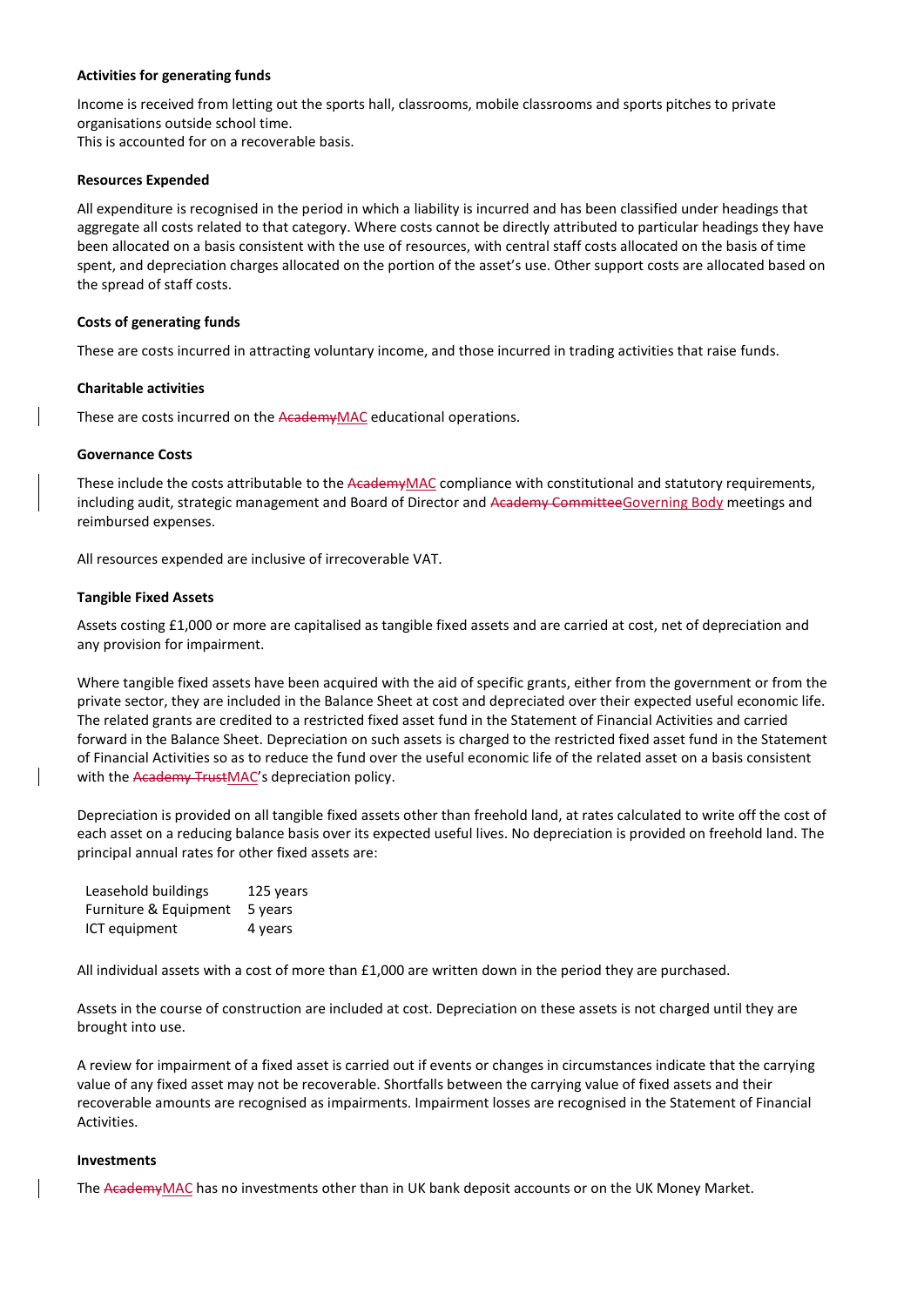#### **Stock**

In the event that stock may be held this would comprise of school uniforms held for resale. Stocks are held at the lower of cost or net realisable value.

### **Leased assets**

Operating lease rentals are charged to the profit and loss account on a straight-line basis over the period of the lease.

# **Taxation**

The Multi Academy Trust Company is considered to pass the tests set out in Paragraph 1 Schedule 6 of the Finance Act 2010 and therefore it meets the definition of a charitable company for UK corporation tax purposes. Accordingly, the Multi Academy Trust Company is potentially exempt from taxation in respect of income or capital gains received within categories covered by Chapter 3 Part 11 of the Corporation Tax Act 2011 or Section 256 of the Taxation of Chargeable Gains Act 1992, to the extent that such income or gains are applied exclusively to charitable purposes.

#### **Pensions Benefits**

Retirement benefits to employees of the Academy MAC are provided by the Teachers' Pension Scheme ('TPS') and the Local Government Pension Scheme ('LGPS'). These are defined benefit schemes, are contracted out of the State Earnings-Related Pension Scheme ('SERPS'), and the assets are held separately from those of the AcademyMAC.

The TPS is an unfunded scheme and contributions are calculated so as to spread the cost of pensions over employees' working lives with the AcademyMAC in such a way that the pension cost is a substantially level percentage of current and future pensionable payroll. The contributions are determined by the Government Actuary on the basis of quinquennial valuations using a prospective benefit method. As stated in Note 27, the TPS is a multi-employer scheme and the AcademyMAC is unable to identify its share of the underlying assets and liabilities of the scheme on a consistent and reasonable basis. The TPS is therefore treated as a defined contribution scheme and the contributions recognised as they are paid each year.

The LGPS is a funded scheme and the assets are held separately from those of the Academy MAC in separate trustee administered funds. Pension scheme assets are measured at fair value and liabilities are measured on an actuarial basis using the projected unit method and discounted at a rate equivalent to the current rate of return on a high-quality corporate bond of equivalent term and currency to the liabilities. The actuarial valuations are obtained at least triennially and are updated at each balance sheet date. The amounts charged to operating surplus are the current service costs and gains and losses on settlements and curtailments. They are included as part of staff costs. Past service costs are recognised immediately in the Statement of Financial Activities if the benefits have vested. If the benefits have not vested immediately, the costs are recognised over the period until vesting occurs. The expected return on assets and the interest cost are shown as a net finance amount of other finance costs or credits adjacent to interest. Actuarial gains and losses are recognised immediately in other gains and losses.

#### *Teachers' Pension Scheme*

Full time and part time teaching staff members employed under a contract of service are eligible to contribute to the Teachers' Pension Scheme (TPS). The TPS, a statutory, contributory, final salary scheme is administered by Capita Teachers' Pensions on behalf of the Department for Education. As the AcademyMAC is unable to identify its share of the underlying (notional) assets and liabilities of the scheme, the AcademyMAC has taken advantage of the exemption in Financial Reporting Standard (FRS) 17 and has accounted for its contributions to the scheme as if it were a defined contribution scheme. The pension costs for the scheme represent the contributions payable by the AcademyMAC in the accounting period.

#### *Local Government Pension Scheme*

Non-teaching members of staff are offered membership of the Local Government Pension Scheme (LGPS). The LGPS is a defined benefit pension scheme and is able to identify the AcademyMAC's share of assets and liabilities and the requirements of FRS 17, Retirement Benefits, have been followed. The AcademyMAC's share of the LGPS assets are measured at fair value at each balance sheet date. Liabilities are measured on an actuarial basis using the projected unit method. The net of these two figures is recognised as an asset or liability on the balance sheet. Any movements in the asset or liability between balance sheet dates is reflected in the statement of financial activities.

#### **Fund accounting**

Unrestricted income funds represent those resources which may be used towards meeting any of the charitable objects of the Academy MAC at the discretion of the governors.